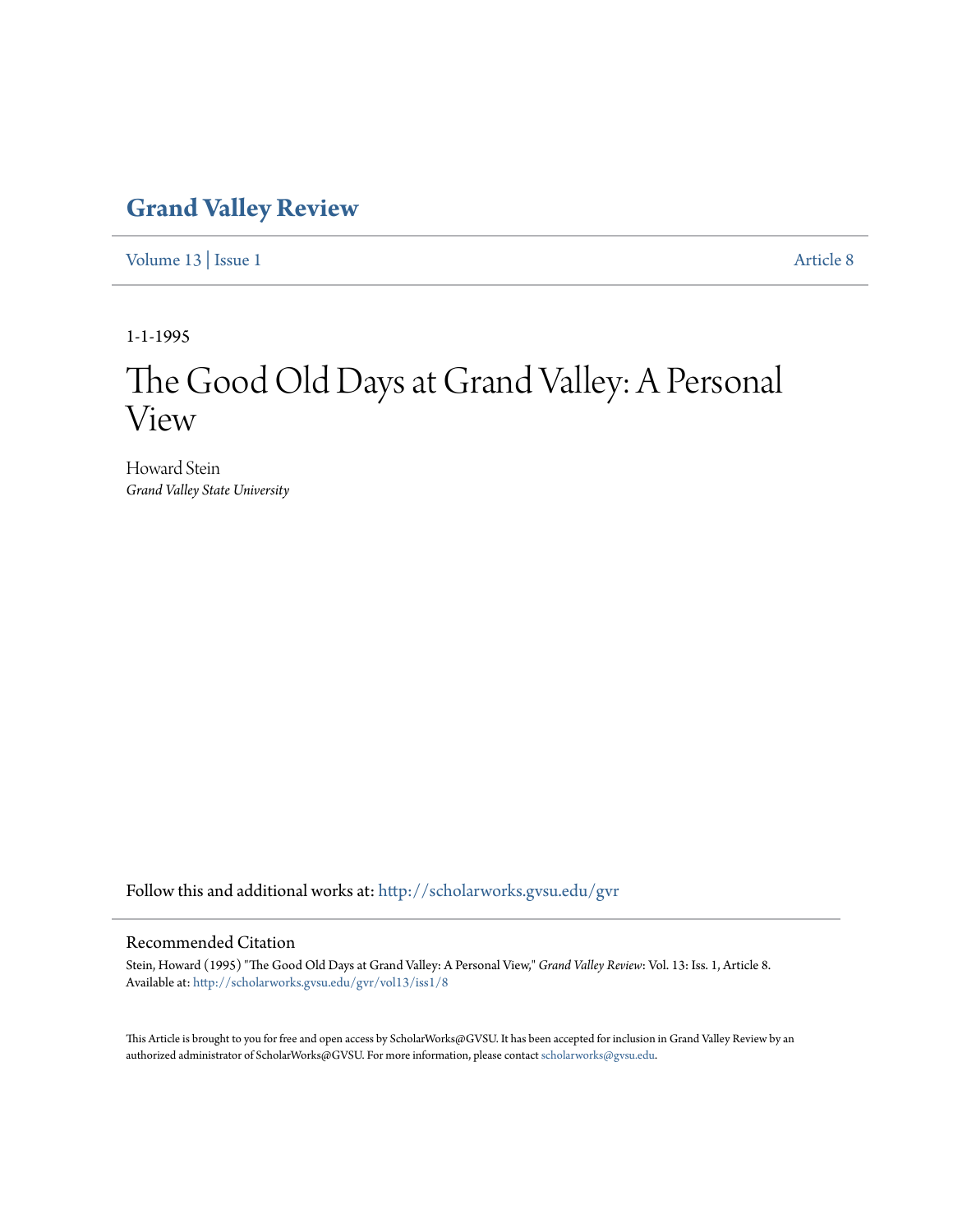# **THE GOOD OLD DAYS AT GRAND VALLEY: A PERSONAL VIEW**

# *Howard Stein*

### **Dramatis Personae**

| Carl Bajema          | <b>Assistant Professor of Biology</b>                                 |
|----------------------|-----------------------------------------------------------------------|
| Albert Baker         | Associate Professor of History of Science and Chemistry               |
| Frederick Bevis      | Assistant Professor of Biology (now Professor Emeritus of             |
|                      | Natural Resources Management)                                         |
| Marcia Boyles        | Assistant Professor of Biology (later first Director of the           |
|                      | School of Health Sciences)                                            |
| Philip Buchen        | Vice-president for Business Affairs                                   |
|                      | Robert Chamberlain Associate Professor of English and Chair of Arts & |
|                      | <b>Humanities Division</b>                                            |
| Philip Clampett      | <b>Assistant Professor of Biology</b>                                 |
| Arthur DeLong        | Professor of Psychology                                               |
| Greta DeLong         | Associate Professor of Psychology & Education                         |
| Marvin DeVries       | Assistant Professor of Economics (later Director of Seidman           |
|                      | School of Business)                                                   |
| Marlys Flanders      | Wife of Assistant Professor of Anthropology Richard Flanders          |
| <b>Weldon Frase</b>  | Professor of Education                                                |
| George Potter        | Academic Dean                                                         |
| <b>Arthur Hills</b>  | Assistant Professor of Music and George Potter's assistant            |
| <b>Shirley Hills</b> | Art's wife                                                            |
| Henry Hanson         | Visiting Lecturer in Mathematics                                      |
| Charles Irwin        | Chair of Physical Education and Athletic Director                     |
| Harry Jellema        | Professor of Philosophy and Chair of Social Science Division          |
| Lorraine Jerkaitis   | Wife of Channel 35 Art Director James Jerkaitis                       |
| Donald Lautenbach    | Director of the Plant Department                                      |
| Arend D. Lubbers     | <b>Second President</b>                                               |
| Jean MacDonald       | Wife of second Athletic Director George MacDonald                     |
| Carl Meloy           | Professor of Chemistry and Chair of Science & Math Division           |
| Rodney Mulder        | <b>Assistant Professor of Sociology</b>                               |
| Glenn Niemeyer       | <b>Assistant Professor of History</b>                                 |
| John Payne           | <b>State Technical Services Director</b>                              |
| Louis Rus            | Professor of English and Chair of the Department                      |
| John Scherff         | <b>Plant Department Supervisor</b>                                    |
| Mary Seeger          | Assistant Professor of German                                         |
| Wilhelm Seeger       | <b>Assistant Professor of German</b>                                  |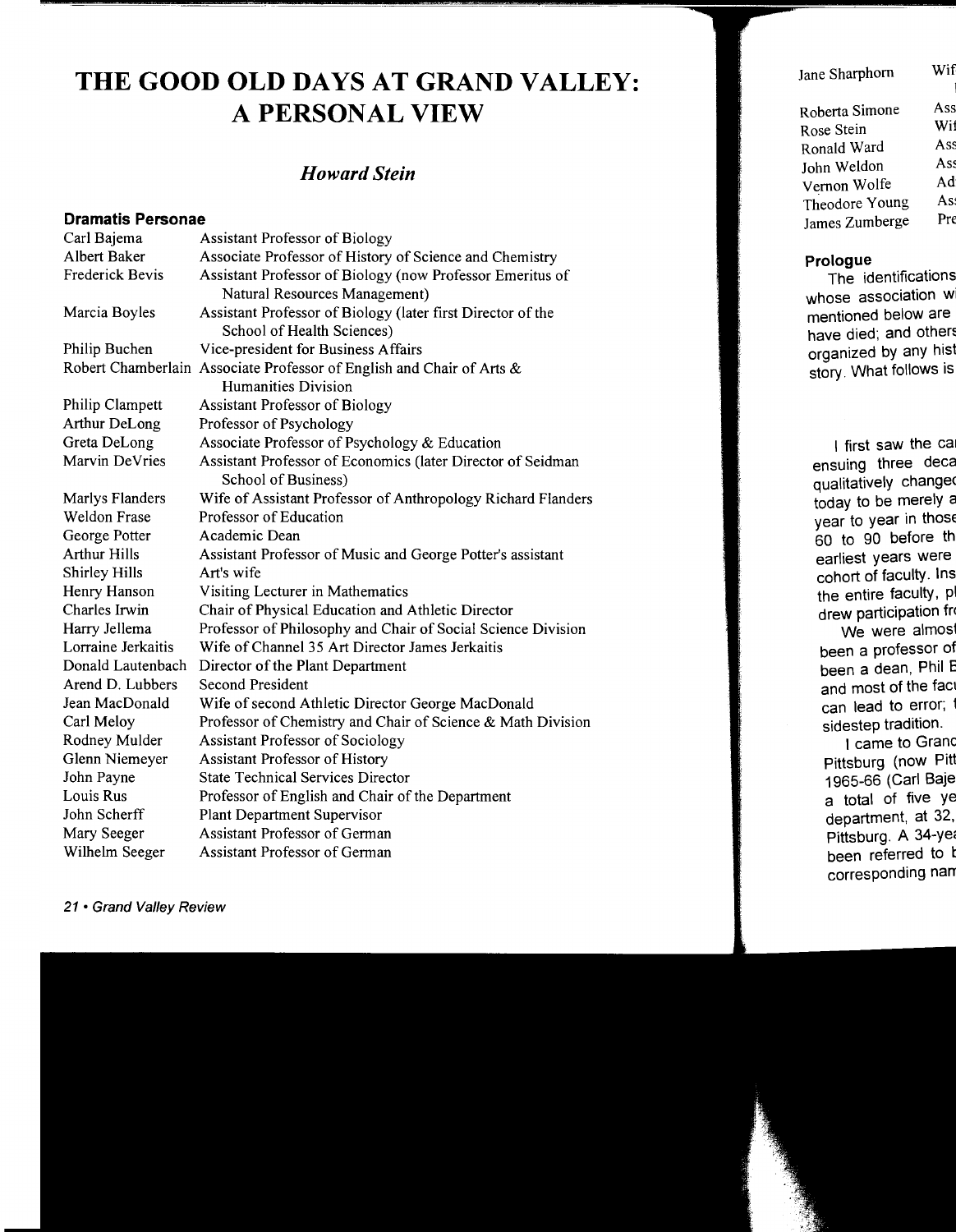| Jane Sharphorn | Wife of Assistant Professor of Physical Education and first |
|----------------|-------------------------------------------------------------|
|                | basketball coach David Sharphorn                            |
| Roberta Simone | <b>Assistant Professor of English</b>                       |
| Rose Stein     | Wife of Associate Professor of Biology Howard Stein         |
| Ronald Ward    | <b>Assistant Professor of Biology</b>                       |
| John Weldon    | <b>Assistant Professor of Chemistry</b>                     |
| Vernon Wolfe   | <b>Admissions Counselor</b>                                 |
| Theodore Young | Associate Professor of Philosophy                           |
| James Zumberge | President                                                   |

#### **Prologue**

The identifications above are provided for the benefit of newcomers, people whose association with Grand Valley is less than 25 years. Many of the people mentioned below are no longer actively involved with the university; more than a few have died; and others are known today with different titles. My recollections are not organized by any historical timeline, and I certainly made no effort to tell a complete story. What follows is a very personal, probably a biased, view.

 $\sim$   $\sim$   $\sim$ 

I first saw the campus of Grand Valley State College in February of 1965. The ensuing three decades of sometimes turbulent development has produced a qualitatively changed institution. In no way can we consider the Grand Valley of today to be merely a larger version of the original. In fact, the college changed from year to year in those early days. Faculty size progressed annually from 12 to 30 to 60 to 90 before the first class graduated. Understandings achieved during the earliest years were exposed to challenge by each new and proportionately larger cohort of faculty. Instead of a senate, we had a Faculty Assembly which consisted of the entire faculty, plus the professional staff, and vigorous debate on major issues drew participation from many quarters. Few policies escaped detailed probing.

We were almost all very young and mostly inexperienced. Jim Zumberge had been a professor of geology at the University of Michigan, George Potter had never been a dean, Phil Buchen was a corporate lawyer with no prior college experience, and most of the faculty had never taught full-time elsewhere. Youth and inexperience can lead to error; they also offer a refreshing willingness to take chances and to sidestep tradition.

I came to Grand Valley after five years on the faculty of Kansas State College of Pittsburg (now Pittsburg State University). My four new colleagues in biology in 1965-66 (Carl Bajema, Fred Bevis, Marcia Boyles, and Phil Clampett) had amassed a total of five years of full-time college teaching. Being the old man of the department, at 32, was new for me because I had been the departmental baby at Pittsburg. A 34-year-old physiologist hired at Pittsburg two years before I was had been referred to by the chairman as "the boy." I never knew whether he had a corresponding name for me at 27.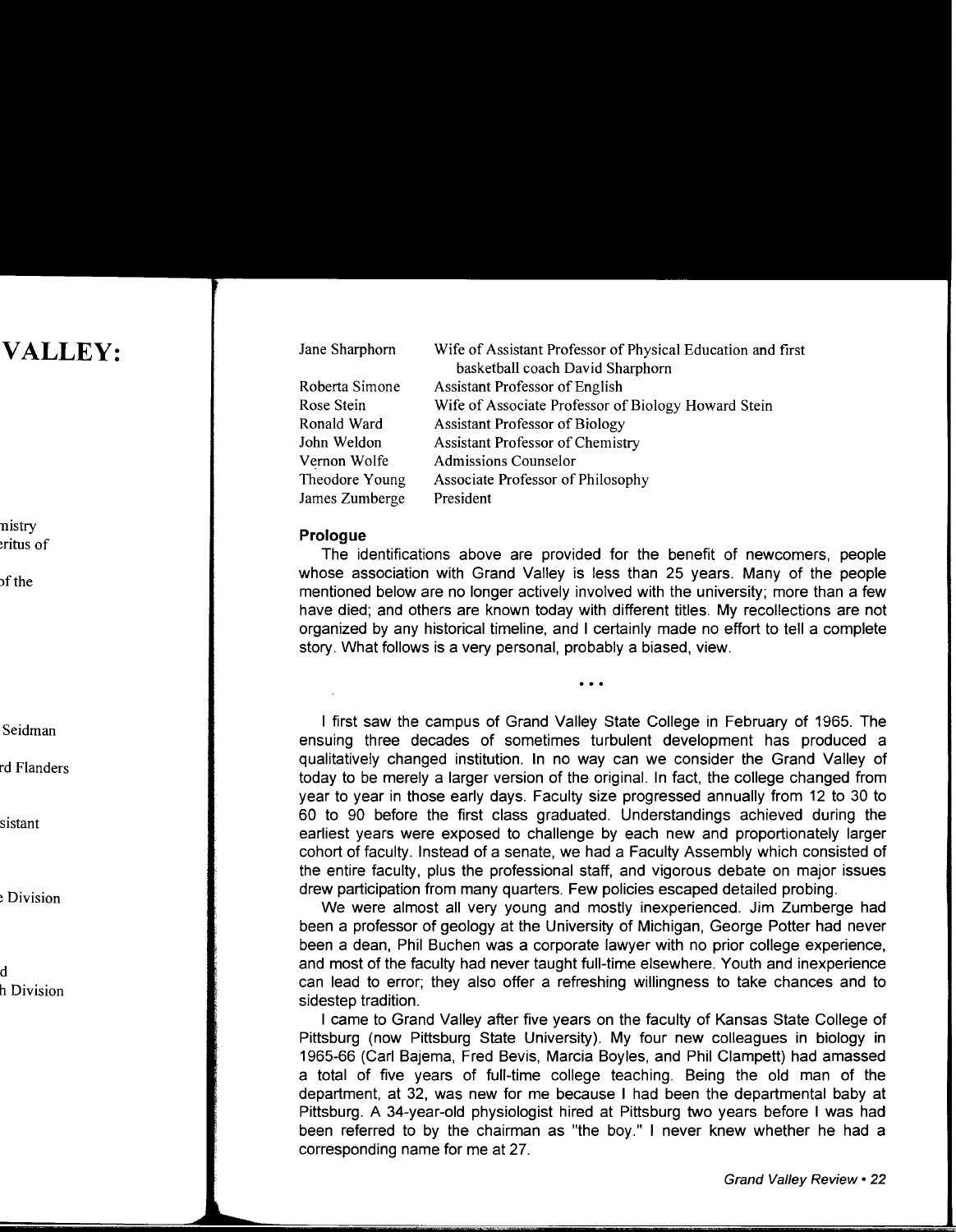Grand Valley's basic curriculum, a very rigid Foundation Program, was largely the brainchild of Harry Jellema, one of the few grey-haired presences on campus. All students were required to take the same nine courses, except for the choice of foreign language. The watchword was liberal arts, modified by a term 1 had never heard applied in this context: pure.

Shortly before departing from Pittsburg, I paid a courtesy call on the Academic Dean, who shook my hand and thanked me for being "a bulwark of the liberal arts" at an institution which was in transition from a teachers college to what they called a "general purpose" college. Within my first month at Grand Valley I was being told that I had no grasp of liberal arts. Pure liberal arts, I heard, eschews any notions of employment, and I had sinned by injecting such practical matters into the discussions of curriculum.

The only applied program was Education, which had been accepted by the faculty because it was expected of a regional state-supported college. Teacher preparation, operating within the Psychology Department, was consistently relegated to second class status in debate within the Faculty Assembly. I suspect that the education faculty felt tolerated at best.

The Biology Department soon proposed the addition of a program in medical technology. The plan required completion all of the general education requirements and fulfillment all of the specific requirements of the biology major, but credit would also be given for internship at an approved hospital lab. The battle royal over medical technology was no less keen within the Science & Mathematics Division than elsewhere at the college. I no longer remember which arguments were the most persuasive, but medical technology was finally adopted at that level and collegewide. Our liberal arts college had become a little less pure.

This was far from the only dispute. The suggestion to overcome perennial shortfalls in enrollment by providing flexibility in the Foundations Program met furious opposition. Dean Potter appointed a committee to make recommendations, including the late John Weldon and Fred Bevis, representing the Science & Math Division. Because the faculty was small, there was ample opportunity for extended debate on the concept as well as the many alternative patterns of requirements. Discussion occurred in faculty offices, over lunch in the small faculty dining room in Seidman House, and at social gatherings on weekends. John and Fred, both disposed toward making changes, frequently consulted others in Loutit Hall on strategy. A sharply divided faculty dumped the Foundations Program in the first of many changes in General Education at Grand Valley.

For the most part, dissent on any issue was open, and few members of the faculty were quiet about their views. An undaunted small group of liberal arts purists found themselves consistently on the losing end of votes in the Faculty Assembly. Most of these people became the founders of Thomas Jefferson College, initiating what became the "Colleges" era of experimentation. AI Baker, who held joint appointment between Chemistry and History of Science, probably deserved the Outstanding Dissenter Award. There were frequent votes in the Faculty Assembly in which he alone or he and a handful of others suffered defeat. We should admire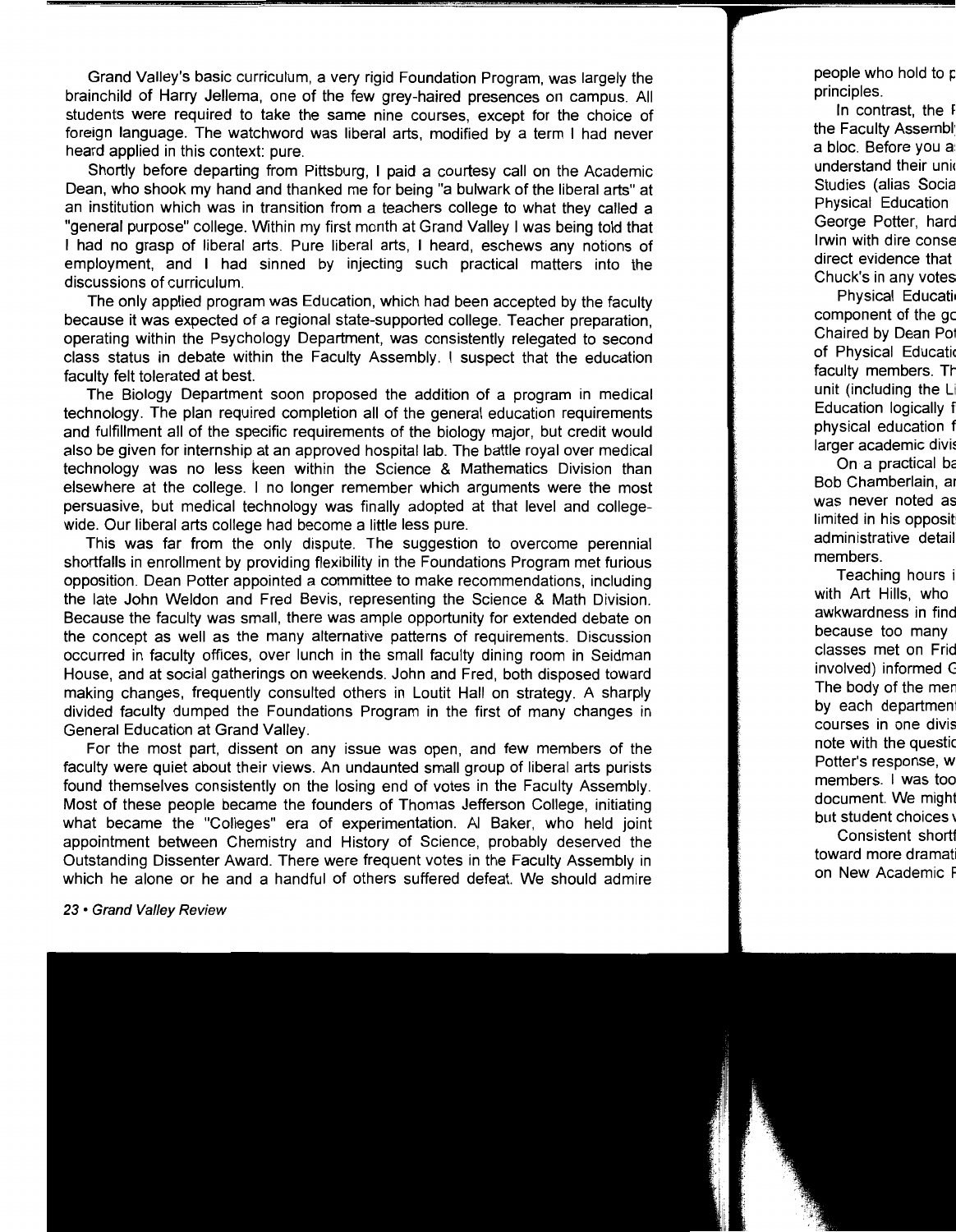people who hold to principles, even in the face of nearly 100-1 odds, and AI did have principles.

In contrast, the Physical Education Department was monolithic. At meetings of the Faculty Assembly, P.E. faculty typically sat in a row and virtually always voted as a bloc. Before you assume that Chuck Irwin, their leader, was a despot, you need to understand their unique position. The faculty was divided into the divisions of Social Studies (alias Social Sciences), Arts & Humanities, and Science & Mathematics. Physical Education was independent of all three. According to prevalent rumor, George Potter, hardly the champion of intercollegiate athletics, threatened Chuck Irwin with dire consequences if Physical Education did not do his bidding. I have no direct evidence that this was true, but no hands in that department went up before Chuck's in any votes in the Faculty Assembly.

Physical Education and the Library held remarkable sway in the other major component of the governance system, the Academic Affairs Policy Council (AAPC). Chaired by Dean Potter, it consisted of the three division chairs: Chuck Irwin as chair of Physical Education, Steve Ford as Director of the Library, and three elected faculty members. The reasoning behind this arrangement was that each academic unit (including the Library) got representation, and neither the Library nor Physical Education logically fit into any of the divisions. The small number of librarians and physical education faculty hence had more clout in the AAPC arena than did the larger academic divisions.

On a practical basis, the Dean controlled the AAPC. In those days Steve Ford, Bob Chamberlain, and Harry Jellema were close allies of George Potter. Carl Meloy was never noted as a forceful figure, and Chuck Irwin, as described above, was limited in his opposition. Long meetings were further extended by inclusion of strictly administrative detail into the AAPC agenda, testing the patience of the elected members.

Teaching hours in some cases were personally negotiated by faculty members with Art Hills, who made up the schedules. Advisors in the sciences perceived awkwardness in finding reasonable schedules for our students. The difficulty arose because too many classes were jammed between 10:00 and 3:00, and too few classes met on Fridays. A memo with my signature (though Ron Ward was also involved) informed George Potter, Jim Zumberge, and Phil Buchen of this situation. The body of the memo included a table summarizing the numbers of classes offered by each department, and by each division, at the various days and hours. The courses in one division were especially concentrated. Rather brashly, I ended the note with the question: "Are we running a college or a country club for the faculty?" Potter's response, with my permission, was to circulate the memo among key faculty members. I was too naive to suspect that the dean would leave my name on the document. We might say that my popularity subsequently suffered in some quarters, but student choices were broadened in later terms.

Consistent shortfalls in enrollment and some community pressures nudged us toward more dramatic programmatic changes. Dean Potter appointed the Committee on New Academic Programs (CONAP) in 1968-69. Its chair was History professor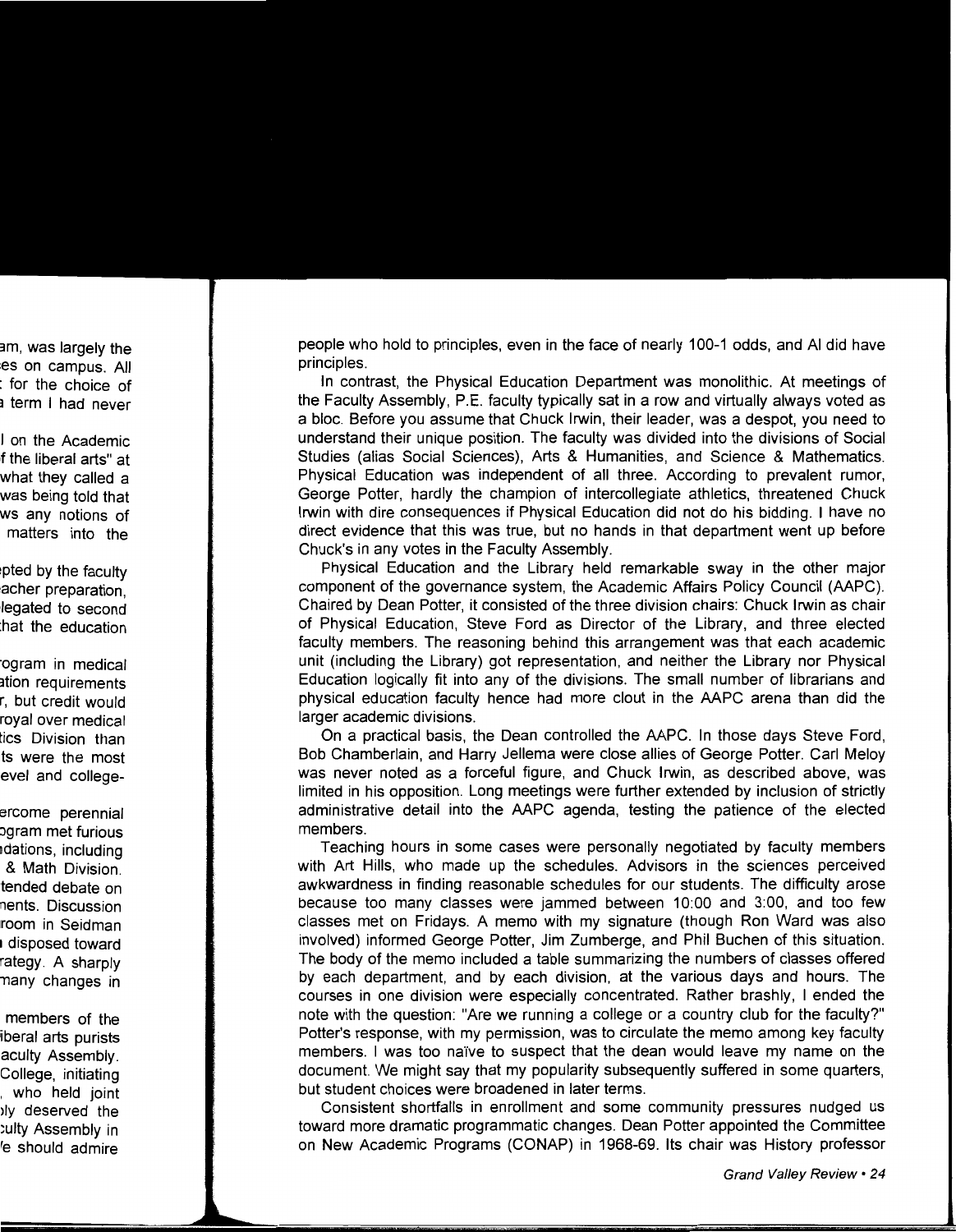Glenn Niemeyer. Other members included Mary Seeger, Marv DeVries, and me. CONAP was charged to investigate possible majors to be added. CONAP thoroughly discussed and even designed programs in communications, nursing, business, and engineering, among others.

Prior to CONAP, the late Dr. Keats Vining, Jr., then chair of the Education Committee of the Kent County Medical Society, had approached the Grand Valley administration with a proposal to start a baccalaureate program in nursing. Marcia Boyles, Carl Meloy, and I met several times with Dr. Vining and the directors of the Schools of Nursing of Butterworth, Blodgett, and St. Mary's Hospitals. After a while, I remained as a committee of one to have monthly meetings with these nurses. They wanted Grand Valley to start with a curriculum which would enable employed nurses with hospital certificates to earn college degrees in nursing. Our School of Health Sciences began operation in 1971, but with a nursing curriculum tailored for students coming directly out of high school.

Grand Valley had offered two courses in accounting through the Economics Department. In the early days of CONAP, economist Marv DeVries opposed any expansion into a business major. Unhappy with that turn, I described the committee's discussion to Ron Ward of the Biology Department. He and I, consulting several college catalogues, formulated a business program which consisted of a core for all business majors, plus additional specialization in accounting, marketing, etc. Did submission of that proposal to CONAP influence the formation of the Seidman School of Business a couple of years later? Someone in the administration can supply that answer.

One feature of the college's plans was the videotaping of lectures. This would free the faculty to spend time with students in small groups (the tutorial system). We used tutorials even before any videotaping. Meeting students in groups of three or four several times each term enabled us to personalize their education. In Biology 101, for example, we required all students to read selections from a book in preparation for the tutorials, and the discussions centered on the philosophy of science. Unfortunately, that system fell of its own weight.

The major miscalculation emanated from the demands and consequences of videotaping. We were using castoff cameras from TV-13, obsolescent technology. Shortcomings of that equipment prevented us from stopping and resuming in the midst of lecturing; one had to deliver 50 minutes as if in a live lecture. The taped lectures were to be typical of our daily lectures, but we quickly realized that a lecture worth capturing for many years of use required many hours of preparation. Marcia Boyles and I agreed that well over 20 hours of preparation were necessary for each hour of product. The Audio-Visual staff kept insisting that blemishes on tape were no worse than the errors that we made daily in live lectures, but the live lecturer does not repeatedly make the same mistake.

I made three tapes for Biology 101 on the chemical background for the course. A demonstration on one tape involved shaking a jar full of wooden balls, and, though the jar broke, I bravely kept going. We used these tapes for several years, until an experiment revealed another fault in the plan. The taped lectures were offered in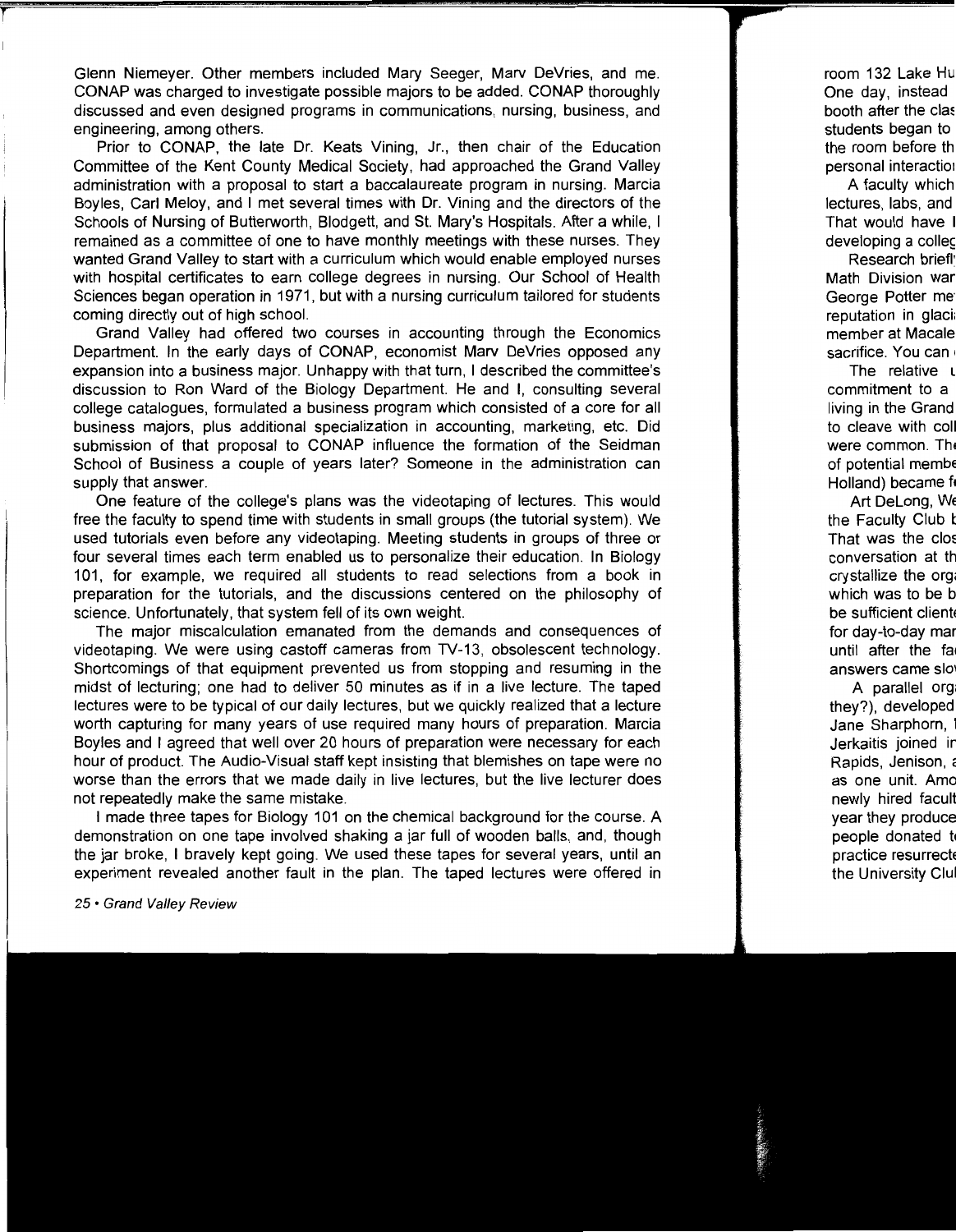room 132 Lake Huron Hall, a large lecture hall with a projection booth in the back. One day, instead of openly attending the lecture, we sneaked into the projection booth after the class had gathered. Ten to fifteen minutes after the videotape started students began to look around the room. Finding no instructor, one by one they left the room before the lecture was over. Using a taped lecture to save faculty time for personal interaction just did not work.

A faculty which had to maintain a 20:1 student faculty ratio and which provided lectures, labs, and discussions could not also be expected to continue with tutorials. That would have left no time for intellectual pursuits, not to mention the tasks of developing a college.

Research briefly surfaced as cause celebre. Several professors in the Science & Math Division wanted space, time, and funding for research. Jim Zumberge and George Potter met with the division to discuss the issue. Jim had an international reputation in glacial geology, but he brushed us off. When I was a young faculty member at Macalester College, he said, I managed to get research done by personal sacrifice. You can do the same. The priority was clear.

The relative uniformity of age among the faculty, their youth, and their commitment to a common enterprise led the faculty to associate socially. Those living in the Grand Haven and Grand Rapids areas tended, with notable exceptions, to cleave with colleagues in their home communities. Evening parties and picnics were common. The fledgling Faculty Club struggled because of the small population of potential members, but ox roasts and dinners (a number of times at Point West in Holland) became features of the club's program.

Art Delong, Wellie Frase, and Jack Payne often convened noon-time meetings of the Faculty Club board at the bowling alley at Lake Michigan Drive and 48th Ave. That was the closest restaurant, if we can glorify it with that title. The thread of conversation at those meetings, over several years, was that a clubhouse would crystallize the organization. Jack in particular worked hard on designing a building which was to be built near the water tower. Could we afford to build it? Would there be sufficient clientele to keep a building financially afloat? Who would be responsible for day-to-day management? Should we raise dues before building or should we wait until after the facility attracted more members? Questions were endless, and answers came slowly.

A parallel organization, Grand Valley Wives (Times have changed, haven't they?}, developed a vigorous program of its own. Its leaders included Shirley Hills, Jane Sharphorn, Marlys Flanders, and Rose Stein. Jean MacDonald and Lorraine Jerkaitis joined in somewhat later. The Wives subdivided into Northwest Grand Rapids, Jenison, and Grand Haven clusters, in response to difficulties in functioning as one unit. Among their accomplishments was a booklet of advice for wives of newly hired faculty and staff, a welcoming tea, and several interest groups. Each year they produced a group Christmas card which was mailed to faculty. The money people donated to the card fund was used for scholarships. (I'd like to see that practice resurrected.) Eventually the Wives merged with the Faculty Club (now called the University Club}, and some of the Wives' activities persisted for many years.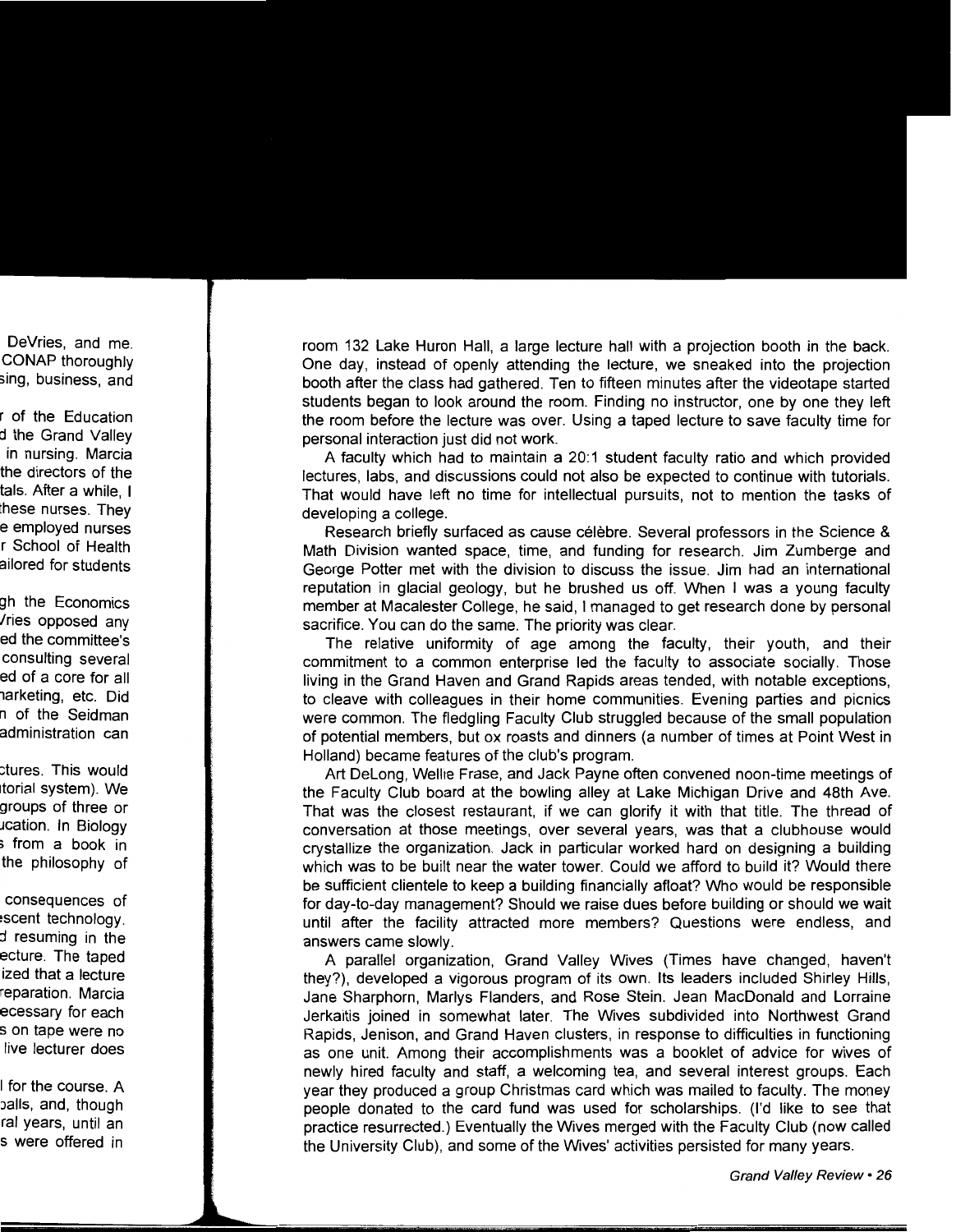And then there were the faculty/staff teams in the intramural leagues. Though Grand Valley had no gymnasium or well-designed playing fields, an astonishing percentage of its students (about 200 when the total enrollment was perhaps 1,100) participated in basketball and touch football. Naturally the young faculty responded with its own teams, under the leadership of Fred Bevis. Our first touch football game, played on a mowed area immediately south of the present Cedar Studios, showed that students had found an arena in which to flex their muscles--rather literally. Injuries in that game scared off all but a few foolhardy non-student players. Bevis was quarterback, John Scherff was running back, and Vern Wolfe was willing only to punt. We were constantly on the prowl for players.

Basketball games were played at Jenison High School. The "officials" were students, and the calls in games involving the faculty were not always completely unbiased. Faculty members also played each other at times at Allendale High, where Rod Mulder fell on the tiled gym floor and broke his elbow.

Being part of a new and undefined college required a sense of humor at times and generated comical outcomes at others. For example, Science & Math faculty hired in 1965 waited until Loutit Hall was finished in December before they got regular offices. Their temporary offices consisted of a line of open cubicles with sixfoot walls on the second floor of Lake Huron Hall. Mathematician Henry Hanson, retiree from another college, was so hard-of-hearing that several of us left our cubicles when he was visited by students; there was no way to concentrate during the shouted conversations.

Yet another awkward situation came from the donation by the Angus family of the first of Grand Valley's teaching vessels. Ron Ward obtained a grant from the National Science Foundation to refit the boat for its new oceanographic function. Don Lautenbach, a retired Navy chief bos'n's mate, suggested that the work could be done more cheaply by Grand Valley's employees under his supervision. A permit was obtained to haul the overweight and oversized vessel from Grand Haven to campus. The ANGUS was placed in a cradle next to an old barn east of Lake Michigan Hall in the fall. When the work had been completed, the college's application to the state highway department for the return trip was denied. The rules, it seems, allowed an oversized load to be moved only once. The Governor's office had to intercede, averting conversion of the boat into a land-locked relic.

Lautenbach also served as the first captain of the R.V. ANGUS. Don once gunned its engine in order to make a quick exit from the Government Pond in Grand Haven and ignominiously missed the opening. A steel hull can have its advantages.

The college had an anti-nepotism policy, but encountering difficulty in attracting some outstanding faculty, the administrators bent the rules. Bob Chamberlain as Arts & Humanities Chair with Bobbie Simone (Chamberlain) in the English Department was rationalized by the intermediate presence of the chair of the English Department, Lou Rus. Art and Greta Delong were hired as Professor of Psychology and Associate Professor of Psychology and Education, respectively. When Art became chairman of the department, there was some mumbling that Greta was really in education (which was an arm of the Psychology Department). Nevertheless,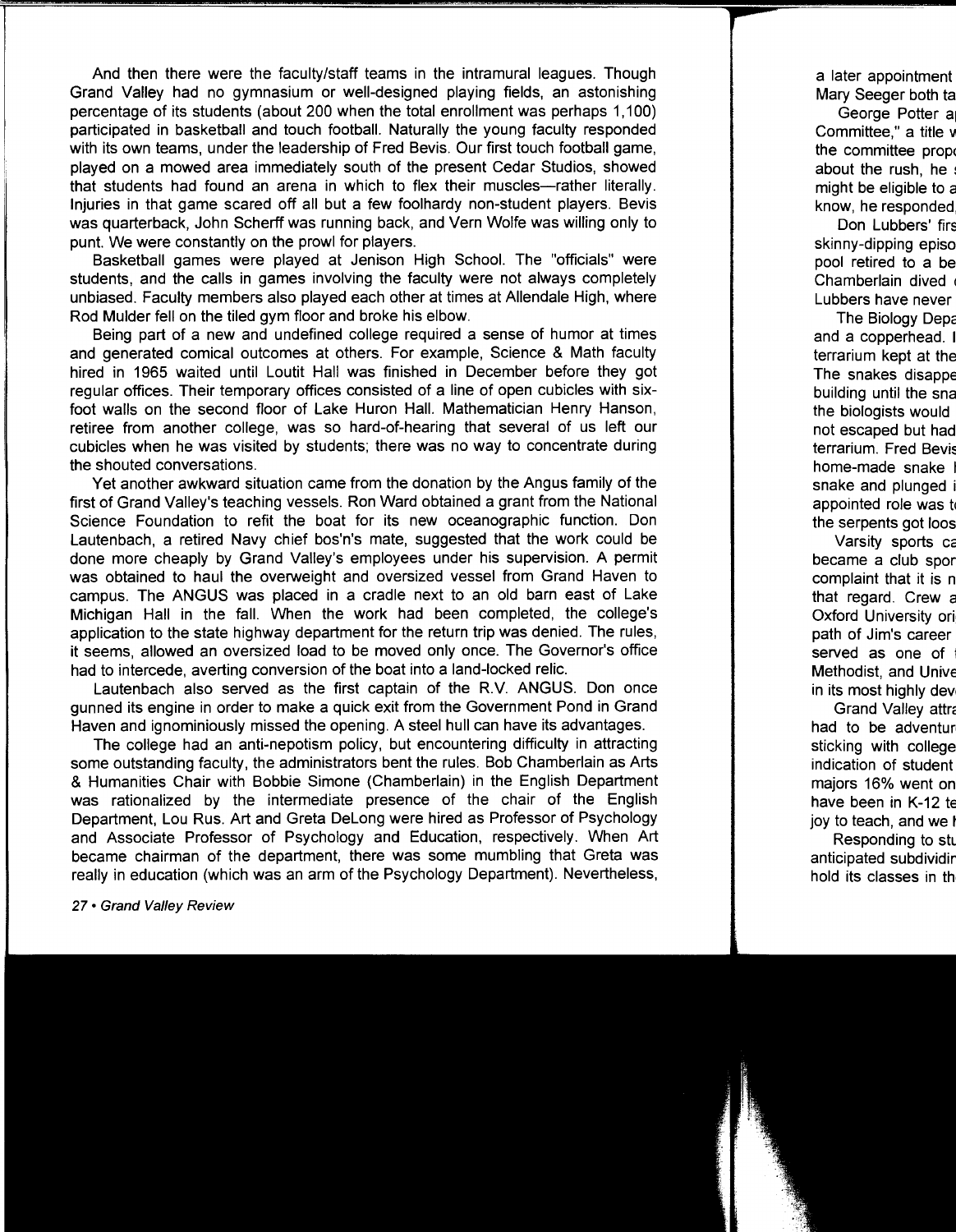a later appointment to the Foreign Languages chair was blocked because Bill and Mary Seeger both taught German. The policy was rescinded.

George Potter appointed me to the chair of the "Tenure, Teaching Load, Etc. Committee," a title which only he could have imagined. One day he requested that the committee propose a sabbatical policy within several weeks. At my complaint about the rush, he stated that we needed the policy because some of the faculty might be eligible to apply for leave. "When might they be eligible?" I asked. We won't know, he responded, until you devise the policy.

Don Lubbers' first autumn picnic for the faculty and staff produced the famous skinny-dipping episode. Guests who accepted Don's invitation to use the swimming pool retired to a bedroom to change. Explanations after the fact varied, but Bob Chamberlain dived or was propelled unclad through a second-story window. The Lubbers have never again invited us to swim.

The Biology Department accepted a donation of two live specimens: a rattlesnake and a copperhead. In the absence of any alternative, the snakes were placed in a terrarium kept at the rear of the biology lab on the top floor of Lake Michigan Hall. The snakes disappeared. One reaction was that custodians refused to clean the building until the snakes were caught; another was that George Potter decreed that the biologists would immediately find and execute these creatures. The snakes had not escaped but had crawled into the warm space above the lights at the top of the terrarium. Fred Bevis, Carl Bajema, and I formed the execution team. Using a crude home-made snake handler's noose, Fred, with Carl's assistance, captured each snake and plunged it headfirst into formaldehyde until all struggle ceased. My selfappointed role was to stand atop a nearby lab table with a stout meter stick in case the serpents got loose. The department still retains these pickled specimens.

Varsity sports came to Grand Valley. Basketball and crew (which ultimately became a club sport) were not controversial. In contrast, football engendered the complaint that it is not a "gentlemanly" sport. Soccer was touted as far superior in that regard. Crew and soccer, of course, were consistent with George Potter's Oxford University origins, but Jim Zumberge was also anti-football. Considering the path of Jim's career after he left Grand Valley, that attitude is deliciously ironic. He served as one of the top administrators at University of Nebraska, Southern Methodist, and University of Southern California, each a monument to King Football in its most highly developed form.

Grand Valley attracted an unusual student body. For the most part, our students had to be adventurous to try out GVSC, their more conventional counterparts sticking with colleges which had existed long enough to build reputations. One indication of student accomplishment is that of the first 25 graduates with Biology majors 16% went on to earn the Ph.D. degree, 12% became physicians, and 24% have been in K-12 teaching. (I have no data on six of the graduates.) They were a joy to teach, and we had the luxury of meeting them in very small advanced classes.

Responding to student objections to being treated as mere numbers, the college anticipated subdividing into units of no more than 1,500 students. One cluster would hold its classes in the Great Lakes buildings, a second cluster would operate from